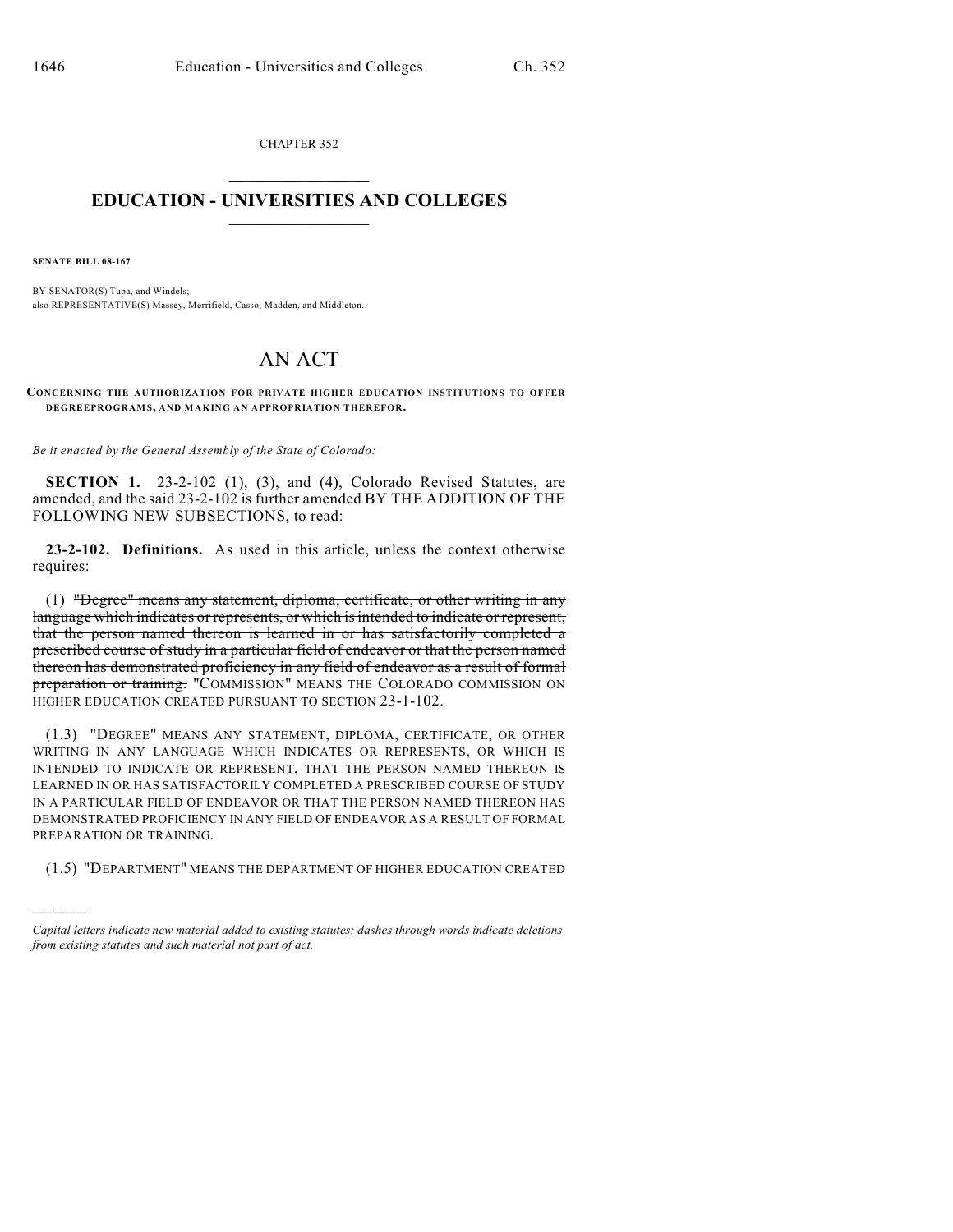## AND EXISTING PURSUANT TO SECTION 24-1-114, C.R.S.

(3) "Private college or university" means a postsecondary educational institution doing business or maintaining a place of business in the state of Colorado which offers courses of instruction or study wherein credits may be earned AND APPLIED toward a degree in a field of endeavor. which institution is accredited on the basis of an on-site review in Colorado by one of the six nationally recognized regional accrediting associations or by an accrediting agency determined by the Colorado commission on higher education to be appropriate to its educational purposes and programs, or an institution which is making reasonable and timely progress toward such accreditation, as determined by or in accordance with standards determined by the commission, as of May 27, 1981.

(4) "Seminary" or "bible college" means a bona fide religious postsecondary educational institution doing business or maintaining a place of business in the state of Colorado and which is exempt from property taxation under the laws of this state THAT OFFERS BACHELOR'S, MASTER'S, OR DOCTORAL DEGREES OR DIPLOMAS.

**SECTION 2.** Article 2 of title 23, Colorado Revised Statutes, is amended BY THE ADDITION OF THE FOLLOWING NEW SECTIONS to read:

**23-2-103.3. Authorization to do business in Colorado.** (1) (a) TO DO BUSINESS IN COLORADO, A PRIVATE COLLEGE OR UNIVERSITY SHALL APPLY FOR AND RECEIVE AUTHORIZATION FROM THE DEPARTMENT. AFTER RECEIVING AN APPLICATION, THE DEPARTMENT SHALL REVIEW THE APPLICATION TO DETERMINE THE COMPLIANCE OF A PRIVATE COLLEGE OR UNIVERSITY WITH THE PROVISIONS OF THIS ARTICLE AND OTHER APPLICABLE LAW. THE DEPARTMENT SHALL NOT RECOMMEND AND THE COMMISSION SHALL NOT APPROVE AN APPLICATION FROM A PRIVATE COLLEGE OR UNIVERSITY THAT IN THE PRECEDING TWO YEARS HAS HAD ITS ACCREDITATION SUSPENDED OR WITHDRAWN, HAS BEEN PROHIBITED FROM DOING BUSINESS IN ANOTHER STATE, OR HAS SUBSTANTIALLY THE SAME OWNERSHIP OR PRINCIPAL OFFICERS AS A PRIVATE COLLEGE OR UNIVERSITY THAT HAS HAD ITS ACCREDITATION SUSPENDED OR WITHDRAWN OR THAT HAS BEEN PROHIBITED FROM DOING BUSINESS IN ANOTHER STATE. AN APPLICATION SHALL INCLUDE PAYMENT OF THE FEE DETERMINED ACCORDING TO SECTION 23-2-104.5.

(b) THE PROVISIONS OF PARAGRAPH (a) OF THIS SUBSECTION (1) SHALL NOT APPLY TO A PRIVATE COLLEGE OR UNIVERSITY THAT, AS OF THE EFFECTIVE DATE OF THIS SECTION, WAS AUTHORIZED TO DO BUSINESS IN COLORADO AND THAT AWARDED DEGREES.

(2) TO DO BUSINESS IN COLORADO, A PRIVATE COLLEGE OR UNIVERSITY IS REQUIRED TO BE ACCREDITED ON THE BASIS OF AN ON-SITE REVIEW IN COLORADO BY A NATIONALLY RECOGNIZED REGIONAL ACCREDITING ASSOCIATION, BY AN ACCREDITING AGENCY OR ASSOCIATION RECOGNIZED BY THE UNITED STATES DEPARTMENT OF EDUCATION, OR BY AN ACCREDITING AGENCY DETERMINED BY THE COMMISSION TO BE IN ACCORDANCE WITH ITS EDUCATIONAL PURPOSES AND PROGRAMS; EXCEPT THAT A PRIVATE COLLEGE OR UNIVERSITY MAY OPERATE FOR AN INITIAL PERIOD WITHOUT ACCREDITATION IF THE COMMISSION DETERMINES, IN ACCORDANCE WITH STANDARDS ESTABLISHED BY THE COMMISSION, THAT THE PRIVATE COLLEGE OR UNIVERSITY IS LIKELY TO BECOME ACCREDITED IN A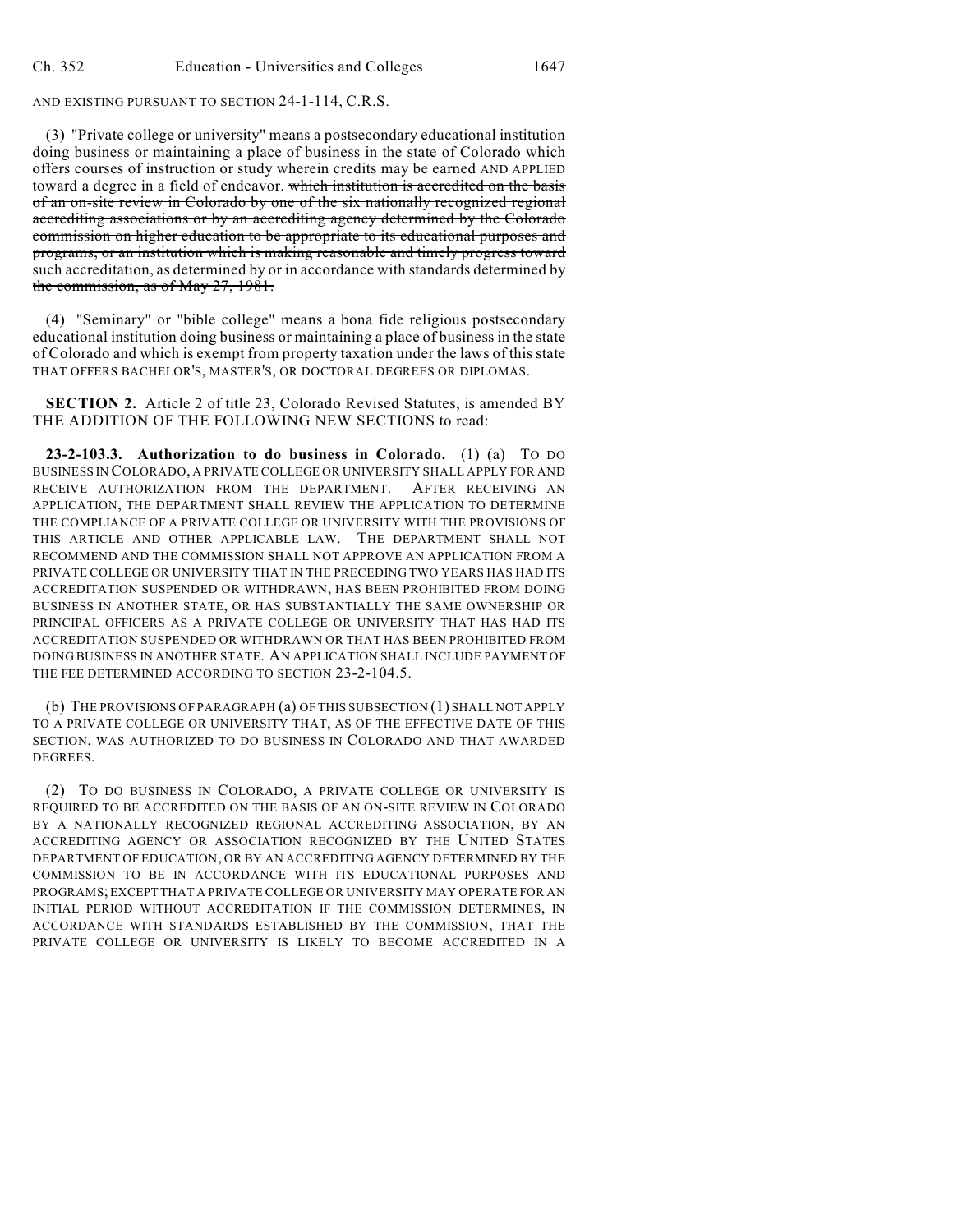REASONABLE PERIOD OF TIME OR IS MAKING REASONABLE AND TIMELY PROGRESS TOWARD ACCREDITATION.

(3) A PRIVATE COLLEGE OR UNIVERSITY SHALL IMMEDIATELY NOTIFY THE DEPARTMENT OF ANY COMMUNICATION FROM ITS ACCREDITING AGENCY THAT INDICATES IT MAY BE AT RISK OF LOSING ACCREDITATION, NOT BEING AWARDED ACCREDITATION, OR BEING AWARDED A LESSER ACCREDITATION STATUS.

(4) TO DO BUSINESS IN COLORADO, A BIBLE COLLEGE OR SEMINARY SHALL APPLY FOR AND RECEIVE AUTHORIZATION FROM THE DEPARTMENT AND ESTABLISH THAT IT QUALIFIES AS A BONA FIDE RELIGIOUS INSTITUTION AND AS AN INSTITUTION OF POSTSECONDARY EDUCATION, AS DEFINED BY RULES PROMULGATED BY THE COLORADO COMMISSION ON HIGHER EDUCATION. A BIBLE COLLEGE OR SEMINARY THAT MEETS THE CRITERIA AND RULES ESTABLISHED BY THIS SUBSECTION (4) SHALL BE EXEMPT FROM THE PROVISIONS OF SUBSECTIONS (1), (2), AND (3) OF THIS SECTION. AN APPLICATION FROM A BONA FIDE RELIGIOUS INSTITUTION AND AN INSTITUTION OF POSTSECONDARY EDUCATION MADE PURSUANT TO THIS SUBSECTION (4) SHALL NOT INCLUDE A PAYMENT OF THE FEE DETERMINED ACCORDING TO SECTION 23-2-104.5. THE PROVISIONS OF THIS SUBSECTION (4) SHALL NOT APPLY TO A BIBLE COLLEGE OR SEMINARY THAT, AS OF THE EFFECTIVE DATE OF THIS SECTION, WAS AUTHORIZED TO DO BUSINESS IN COLORADO AND THAT AWARDED DEGREES.

(5) (a) THE COMMISSION MAY ORDER THE DEPARTMENT, FOR CAUSE, TO REVIEW A PRIVATE COLLEGE OR UNIVERSITY, BIBLE COLLEGE, OR SEMINARY TO DETERMINE WHETHER TO REVOKE THE PRIVATE COLLEGE'S OR UNIVERSITY'S, BIBLE COLLEGE'S, OR SEMINARY'S AUTHORIZATION OR TO PLACE IT ON PROBATIONARY STATUS. A REVIEW CONDUCTED PURSUANT TO THIS SUBSECTION (5) SHALL ENSURE THAT THE PRIVATE COLLEGE OR UNIVERSITY OR BIBLE COLLEGE OR SEMINARY MEETS THE REQUIREMENTS ADOPTED PURSUANT TO THIS ARTICLE.

(b) THE COMMISSION MAY REVOKE THE PRIVATE COLLEGE'S OR UNIVERSITY'S, BIBLE COLLEGE'S, OR SEMINARY'S AUTHORIZATION IF IT FINDS THAT THE PRIVATE COLLEGE OR UNIVERSITY IS NO LONGER ACCREDITED. THE COMMISSION MAY PLACE THE PRIVATE COLLEGE OR UNIVERSITY ON PROBATIONARY STATUS IF THE COMMISSION FINDS THE PRIVATE COLLEGE OR UNIVERSITY HAS BEEN PLACED ON PROBATION OR THE EQUIVALENT BY AN ACCREDITING AGENCY.

(c) THE COMMISSION MAY REVOKE THE BIBLE COLLEGE'S OR SEMINARY'S AUTHORIZATION OR PLACE IT ON PROBATIONARY STATUS ONLY IF IT FINDS THAT THE BIBLE COLLEGE OR SEMINARY NO LONGER MEETS THE DEFINITION OF BIBLE COLLEGE OR SEMINARY AS DEFINED UNDER SECTION 23-2-102 OR NO LONGER MEETS THE REQUIREMENTS ADOPTED PURSUANT TO THIS ARTICLE.

(6) NOTHING IN THIS SECTION SHALL PRECLUDE A SEMINARY OR BIBLE COLLEGE FROM SEEKING ACCREDITATION.

**23-2-104.5. Fees.** THE COMMISSION SHALL ESTABLISH A FEE TO BE PAID BY A PRIVATE COLLEGE OR UNIVERSITY THAT SUBMITS AN APPLICATION PURSUANT TO THIS ARTICLE. THE AMOUNT OF THE FEE SHALL REFLECT THE DIRECT AND INDIRECT COSTS OF THE ADMINISTRATION OF THIS ARTICLE. THE COMMISSION SHALL PROPOSE, AS PART OF THE DEPARTMENT'S ANNUAL BUDGET REQUEST, AN ADJUSTMENT IN THE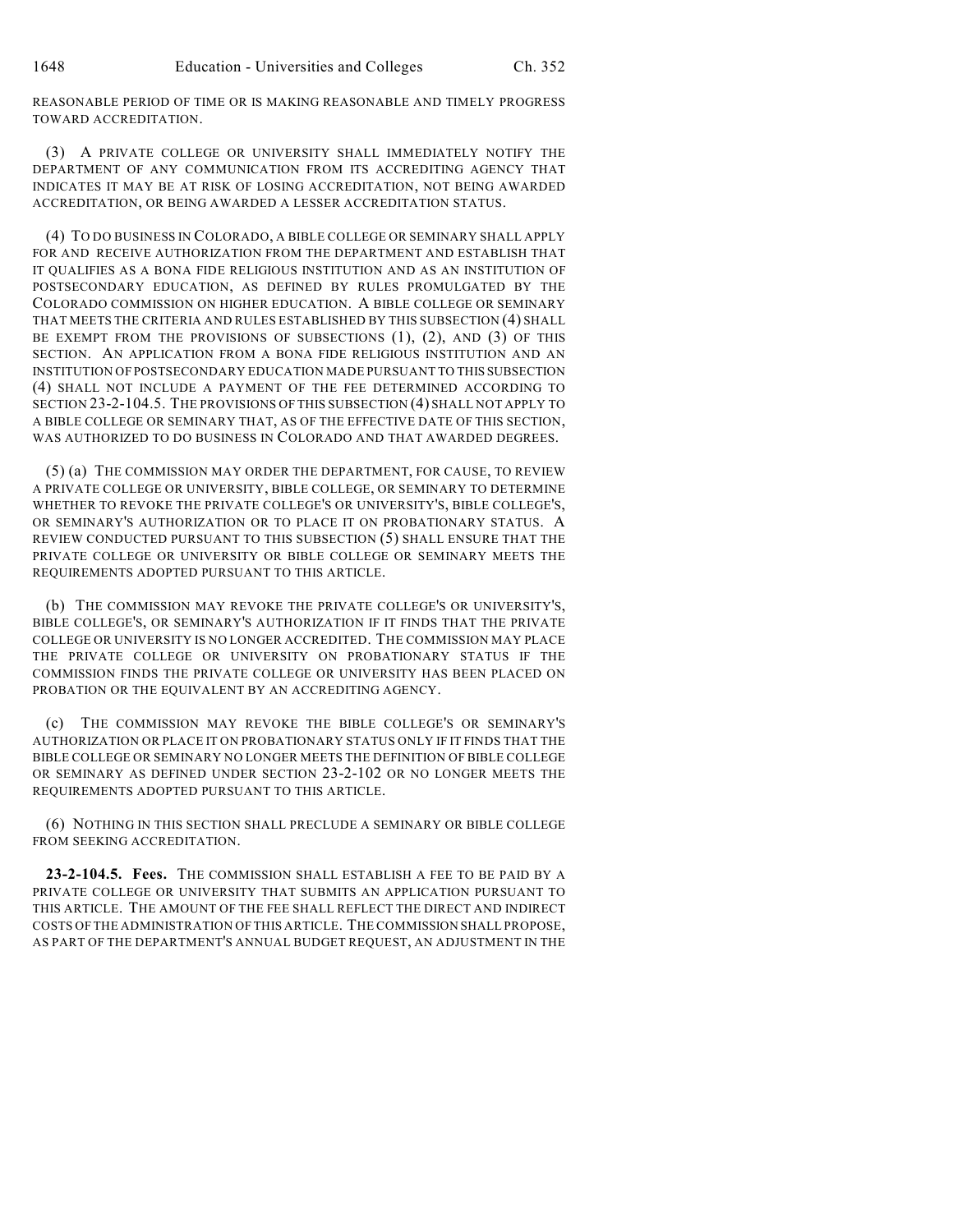AMOUNT OF THE FEES THAT IT IS AUTHORIZED TO COLLECT PURSUANT TO THIS SECTION. THE BUDGET REQUEST AND THE ADJUSTED FEES SHALL REFLECT THE DIRECT AND INDIRECT COSTS OF ADMINISTERING THIS ARTICLE.

**SECTION 3.** 23-2-103.5, Colorado Revised Statutes, is amended to read:

**23-2-103.5. Notification and deposit of records upon discontinuance.** If a private or public college or university, seminary or bible college, or private occupational school discontinues operation in this state, its chief executive officer shall notify the Colorado commission on higher education DEPARTMENT of the date of discontinuance and the name and address of the agency where records of such THE institution will be maintained. Records shall be permanently maintained and copies may be obtained by authorized parties. and such THE records shall include, but not be limited to, information pertaining to the admission of each student and former student and the educational record of each student and former student. Financial aid records of each student and former student shall be retained consistent with state and federal regulations.

**SECTION 4.** 23-2-104, Colorado Revised Statutes, is amended to read:

**23-2-104. Administration of article - complaints - injunctive proceedings.** (1) The Colorado commission on higher education DEPARTMENT is charged with the administration of this article PURSUANT TO STATUTE AND APPROPRIATE POLICIES ADOPTED BY THE COMMISSION.

(2) (a) THE COMMISSION SHALL SPECIFY PROCEDURES BY WHICH A STUDENT OR FORMER STUDENT OF A PRIVATE COLLEGE OR UNIVERSITY, BIBLE COLLEGE, OR SEMINARY MAY FILE A COMPLAINT WITH THE DEPARTMENT CONCERNING THE INSTITUTION IN WHICH THE STUDENT IS OR WAS ENROLLED. THE DEPARTMENT IS AUTHORIZED TO INVESTIGATE COMPLAINTS BASED ON A CLAIM OF A DECEPTIVE TRADE PRACTICE AS DESCRIBED IN SUBSECTION (4) OF THIS SECTION. THE DEPARTMENT SHALL NOT HAVE JURISDICTION TO CONSIDER COMPLAINTS THAT INFRINGE ON THE ACADEMIC FREEDOM, RELIGIOUS FREEDOM, OR QUESTION THE CURRICULUM CONTENT OF A PRIVATE COLLEGE OR UNIVERSITY, BIBLE COLLEGE, OR SEMINARY.

(b) UPON RECEIPT OF A COMPLAINT, THE DEPARTMENT SHALL VERIFY THAT THE COMPLAINT WARRANTS INVESTIGATION UNDER THE GUIDELINES ESTABLISHED BY THE COMMISSION AND AS A DECEPTIVE TRADE PRACTICE. A COMPLAINT WILL WARRANT INVESTIGATION ONLY WHEN THE STUDENT HAS EXHAUSTED ALL COMPLAINT AND APPEALS PROCESSES AVAILABLE AT THE INSTITUTION. A COMPLAINT SHALL BE DISMISSED IF IT DOES NOT WARRANT INVESTIGATION UNDER THE COMMISSION'S GUIDELINES AND IS NOT A DECEPTIVE TRADE PRACTICE. IF THE COMPLAINT WARRANTS INVESTIGATION, THE DEPARTMENT SHALL FIRST FORWARD THE COMPLAINT TO THE INSTITUTION FOR A WRITTEN RESPONSE. THE INSTITUTION SHALL HAVE THIRTY DAYS TO FORWARD ITS RESPONSE TO THE DEPARTMENT, AND A COPY OF THE RESPONSE SHALL BE FORWARDED TO THE STUDENT. DURING THE THIRTY-DAY PERIOD, THE INSTITUTION MAY ATTEMPT TO RESOLVE THE COMPLAINT WITH THE STUDENT, AND THE DEPARTMENT SHALL ASSIST IN THE EFFORTS TO RESOLVE THE COMPLAINT. IF THE DEPARTMENT DETERMINES AT ANY TIME THAT A COMPLAINT NO LONGER WARRANTS INVESTIGATION, THE DEPARTMENT SHALL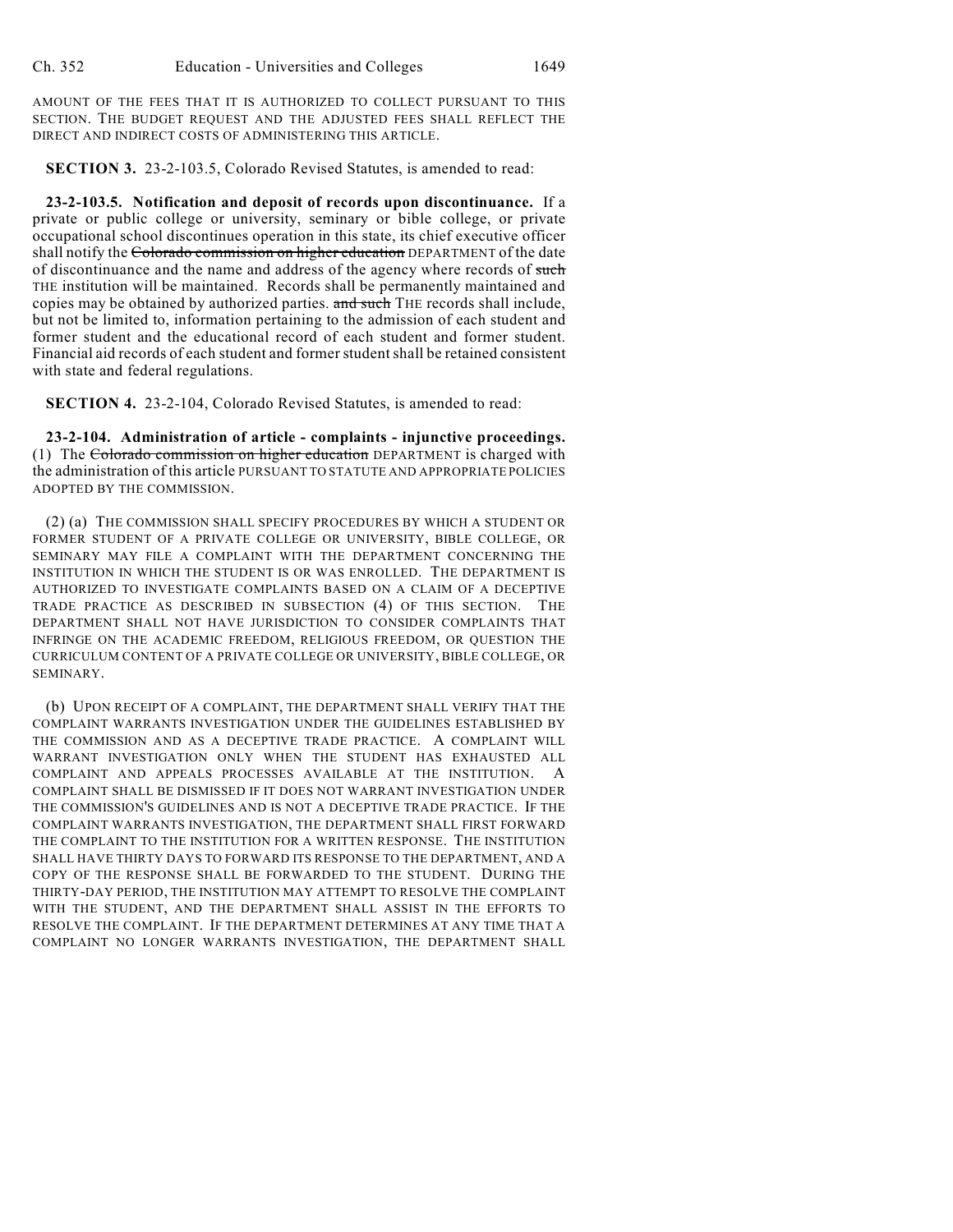## DISMISS THE COMPLAINT.

(c) IF A COMPLAINT IS NOT RESOLVED DURING THE THIRTY-DAY PERIOD, THE DEPARTMENT MAY DISMISS THE COMPLAINT BASED ON THE INSTITUTION'S RESPONSE, INVESTIGATE THE COMPLAINT FURTHER, OR RECOMMEND THAT THE COMMISSION EVALUATE THE MERITS OF THE COMPLAINT. IF THE COMMISSION FINDS THE COMPLAINT IS MERITORIOUS, IT MAY RECOMMEND THAT THE PRIVATE COLLEGE OR UNIVERSITY, BIBLE COLLEGE, OR SEMINARY TAKE APPROPRIATE ACTION TO REMEDY THE COMPLAINT.

(d) IF THE PRIVATE COLLEGE OR UNIVERSITY, BIBLE COLLEGE, OR SEMINARY DOES NOT TAKE THE ACTION ON THE RECOMMENDATION OF THE COMMISSION, THE COMMISSION MAY FORWARD THE COMPLAINT AND FINDINGS TO THE ATTORNEY GENERAL.

(3) The commission, acting through the attorney general, may proceed by injunction against any violation of this article, but no such AN INJUNCTION proceeding and no OR AN order issued therein or as a result thereof shall NOT bar the imposition of any other penalty imposed for violation of this article.

(4) IT IS A DECEPTIVE TRADE PRACTICE FOR:

(a) A SCHOOL OR AGENT TO MAKE OR CAUSE TO BE MADE ANY STATEMENT OR REPRESENTATION, ORAL, WRITTEN, OR VISUAL, IN CONNECTION WITH THE OFFERING OF EDUCATIONAL SERVICES IF SUCH SCHOOL OR AGENT KNOWS OR REASONABLY SHOULD HAVE KNOWN THE STATEMENT OR REPRESENTATION TO BE MATERIALLY FALSE, SUBSTANTIALLY INACCURATE, OR MATERIALLY MISLEADING;

(b) A SCHOOL OR AGENT TO REPRESENT FALSELY, DIRECTLY OR BY IMPLICATION, THROUGH THE USE OF A TRADE OR BUSINESS NAME TO DECEPTIVELY CONCEAL THE FACT THAT IT IS A SCHOOL;

(c) A SCHOOL OR AGENT TO ADOPT A NAME, TRADE NAME, OR TRADEMARK THAT REPRESENTS FALSELY, DIRECTLY OR BY IMPLICATION, THE QUALITY, SCOPE, NATURE, SIZE, OR INTEGRITY OF THE SCHOOL OR ITS EDUCATIONAL SERVICES;

(d) A SCHOOL OR AGENT TO INTENTIONALLY AND MATERIALLY REPRESENT FALSELY, DIRECTLY OR BY IMPLICATION, THAT STUDENTS COMPLETING A COURSE OR PROGRAM OF INSTRUCTION SUCCESSFULLY MAY TRANSFER CREDIT THEREFORE TO ANY INSTITUTION OF HIGHER EDUCATION;

(e) A SCHOOL OR AGENT TO INTENTIONALLY AND MATERIALLY REPRESENT FALSELY, DIRECTLY OR BY IMPLICATION, IN ITS ADVERTISING OR PROMOTIONAL MATERIALS OR IN ANY OTHER MANNER, THE SIZE, LOCATION, FACILITIES, OR EQUIPMENT OF THE SCHOOL, THE NUMBER OR EDUCATIONAL EXPERIENCE QUALIFICATIONS OF ITS FACULTY, THE EXTENT OR NATURE OF ANY APPROVAL RECEIVED FROM ANY STATE AGENCY, OR THE EXTENT OR NATURE OF ANY ACCREDITATION RECEIVED FROM ANY ACCREDITING AGENCY OR ASSOCIATION;

(f) A SCHOOL OR AGENT TO PROVIDE PROSPECTIVE STUDENTS WITH ANY TESTIMONIALS, ENDORSEMENTS, OR OTHER INFORMATION THAT HAS THE TENDENCY